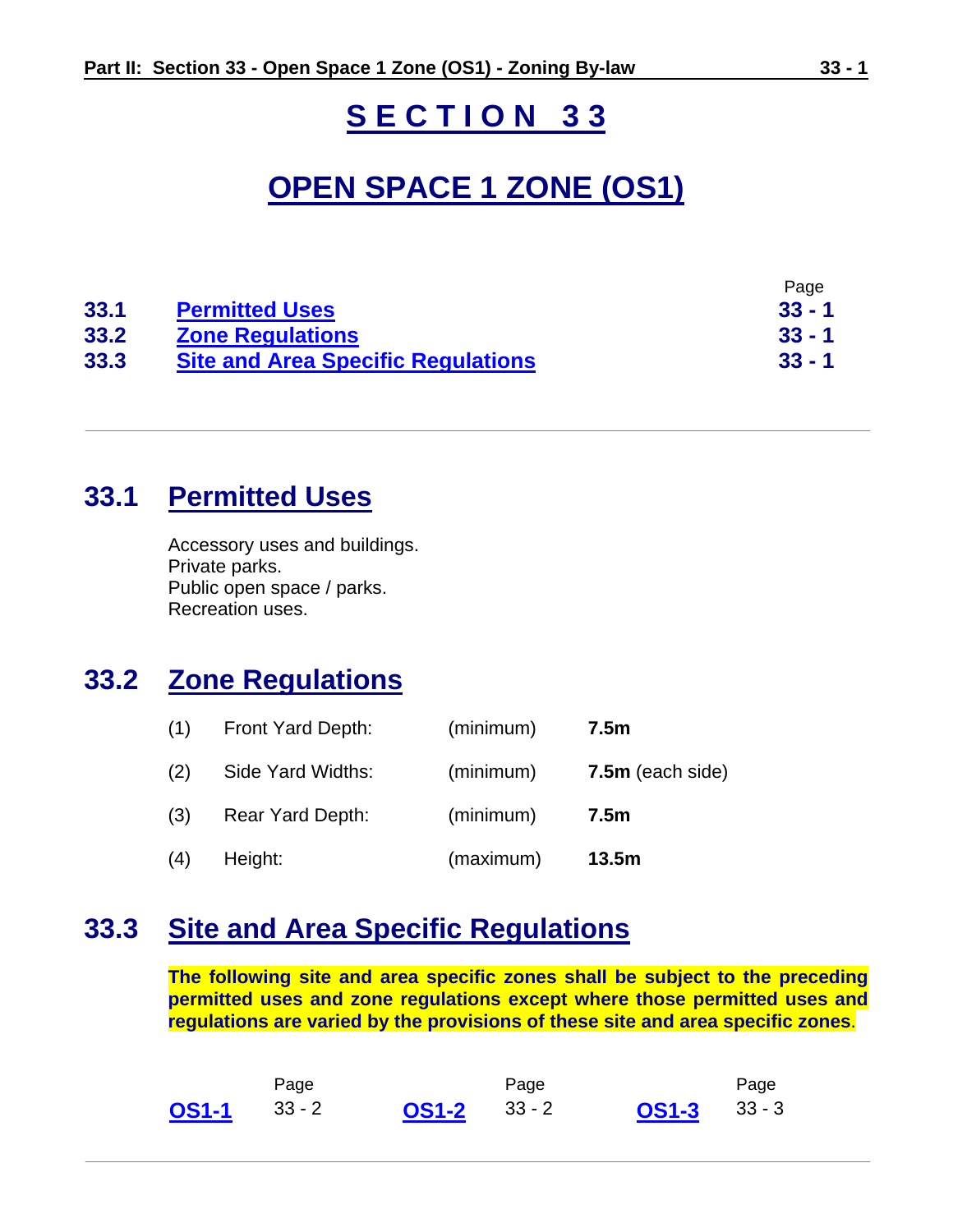### **33.3.1 OS1-1** (See Zoning Map Part 3)

#### **33.3.1.1 Permitted Uses**

- (1) Accessory uses and buildings.
- (2) Existing building may be used for the provision of community service by minor institutional uses.

#### **33.3.1.2 Site Zone Regulations - Community Services**

| (1) | <b>Floor Area Restriction:</b>      | (maximum) | 140m <sup>2</sup> of floor area may be used<br>by minor institutional uses |
|-----|-------------------------------------|-----------|----------------------------------------------------------------------------|
| (2) | Front & Rear Yard Depths: (minimum) |           | as existed on the date of passing<br>of this By-law                        |
| (3) | Side Yard Widths:                   | (minimum) | as existed on the date of passing<br>of this By-law (each side)            |
| (4) | Height:                             | (maximum) | as existed on the date of passing<br>of this By-law                        |
| (5) | Parking Spaces:                     | (minimum) | 35 parking spaces                                                          |

### **33.3.2 OS1-2** (See Zoning Map Part 15)

#### **33.3.2.1 Permitted Uses**

- (1) Accessory uses and buildings.
- (2) Landfill gas control works.
- (3) Leachate control works.
- (4) Maintenance and remediation of closed landfill.
- (5) Private open space / parks.
- (6) Recreation uses.

#### **33.3.2.2 Site Zone Regulations**

(1) Setbacks - Accessory Buildings: notwithstanding any other

(minimum): regulations set out in this By-law, the minimum side and rear yard setbacks for accessory buildings shall be **5m** (2) Other Regulations: those regulations set out in Section 33.2 shall apply